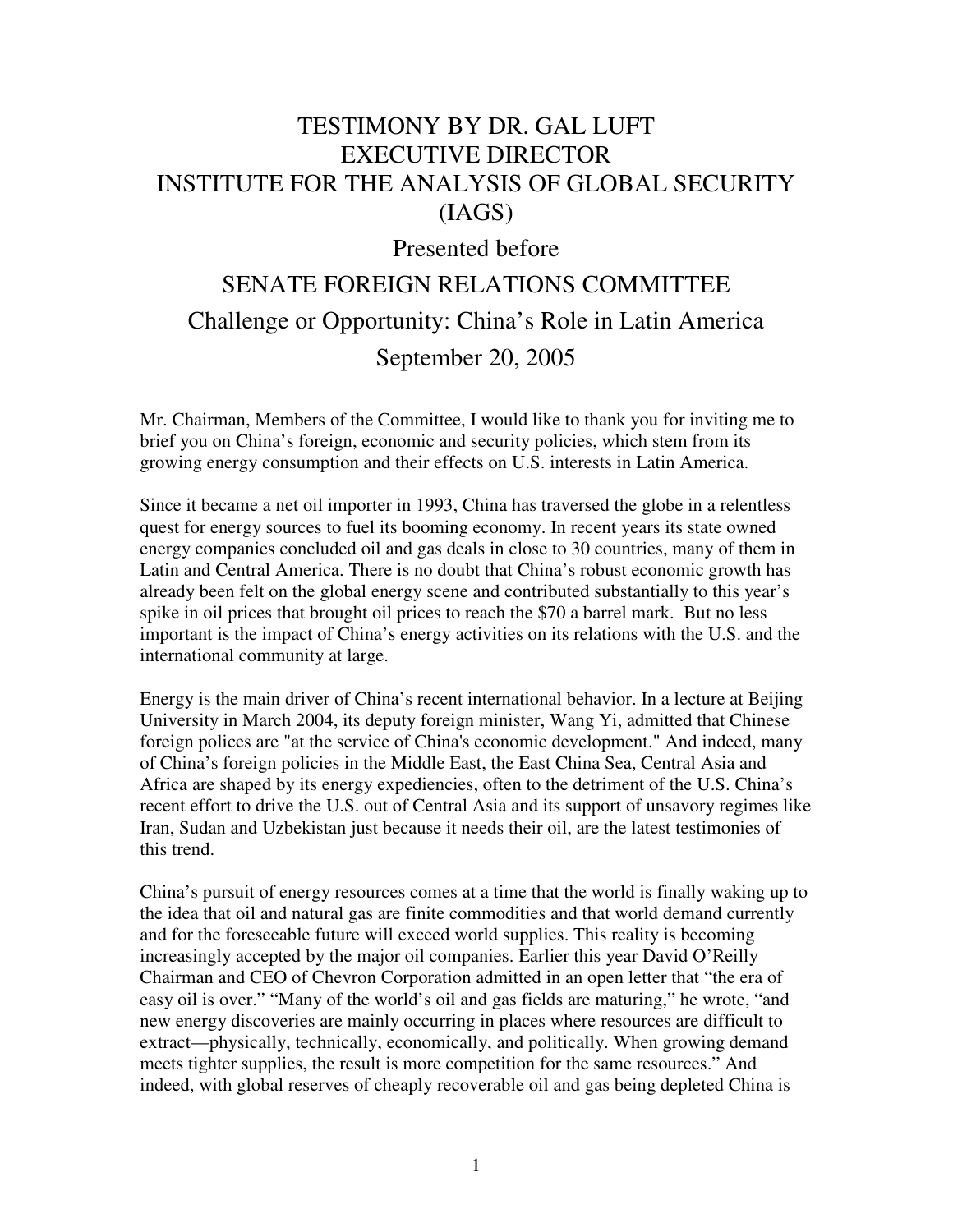already competing with the U.S. over the same oil reserves in some of the world's most unstable areas.

Former Secretary of State Henry Kissinger warned recently that the global battle for control of energy resources could become the modern equivalent of the colonial disputes of the 19th century.

## **China's activities in the Western Hemisphere**

Of all the regions of the world where China competes with the U.S. over access to oil, the Western Hemisphere is perhaps the one where the direct impact on U.S. energy security is likely to be felt most in the long run. At the moment most of China's oil imports come from the Middle East. In 2004 the Western Hemisphere supplied only 2% of the 2.9 million barrels per day China imported. But just like the U.S. China seeks to diversify its supply sources and reduce its dependence on the Middle East. Latin America is, therefore, one of the most sought after domains. China's oil thirst has already resulted in a series of deals stretching from the southern tip of South America to the Caribbean, areas which constitute America's backyard.

- In January 2005, China and **Peru** signed a memorandum of understanding allowing China to promote investments and technical cooperation in the exploration and export of oil and gas.
- In the same month China Petroleum & Chemical Corporation, or Sinopec signed a production contract with **Cuba**.
- While U.S. energy companies have grown increasingly disenchanted with the corruption and volatile politics of **Ecuador** and its energy company Petroecuador, the Chinese seem to be undeterred from investing in drilling and exploration work there. This month EnCana, Canadian Natural Gas Company, agreed to sell oil and pipeline holdings in Ecuador to a Chinese venture for \$1.42 billion to fund debt reduction and stock buybacks.
- In **Bolivia**, Shengli International Petroleum Development has opened an office in the gas-rich eastern region and announced plans to invest up to \$1.5 billion.
- **Argentina** and China signed cooperation deals that could lead to up to \$5 billion in investments over the next decade in oil and gas exploration.
- In **Brazil**, the Chinese President signed 11 bilateral agreements, including planned investment of \$10 billion in energy and transportation in the next two years. Brazil's state-owned Petrobras and China National Offshore Oil have been studying the viability of joint operations in refining, pipelines and exploration in their two countries and in other parts of the world. This comes after a \$1 billion Brazilian agreement with another Chinese company, Sinopec, to build a gas pipeline that will run across Brazil.
- Last but not least is **Venezuela**, U.S.'fourth largest oil supplier. Since April 2002, U.S. relations with Venezuela have become increasingly acrimonious. Venezuela's President Hugo Chavez warned the U.S. against any interference with Venezuela's internal affairs threatening that Venezuela "has enough allies on this continent to start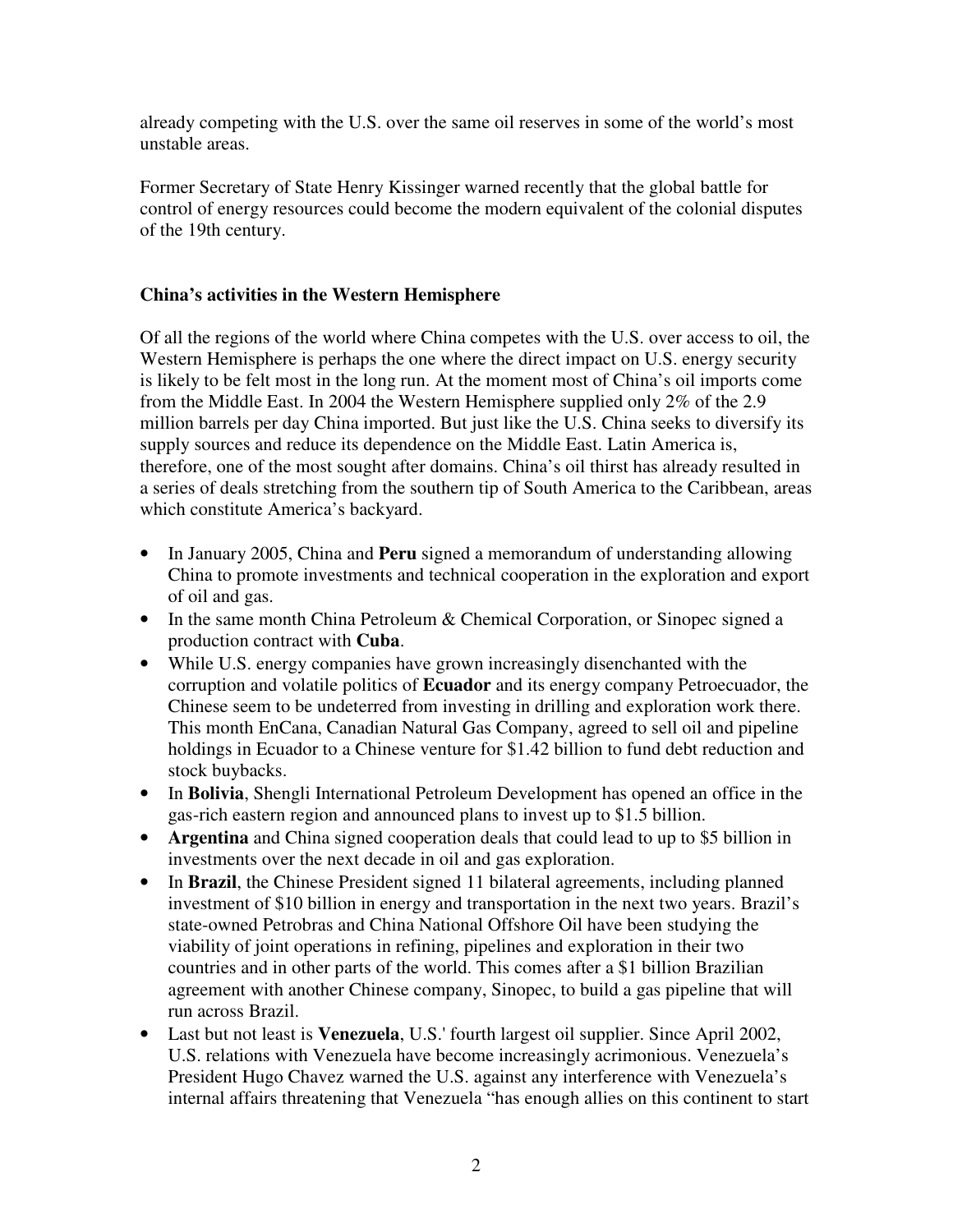a 100-year war," and that "U.S. citizens could forget about ever getting Venezuelan oil." This threat is not being ignored. Secretary of State Condoleezza Rice remarked in her confirmation hearing that two of her chief worries with regards to Venezuela are U.S. dependence on Venezuelan oil and whether Chavez will continue to supply it. The fissure in the relations enables China to step in and reduce Venezuela's dependence on selling oil to the U.S., which currently buys 60% of Venezuela's crude. A series of oil agreements signed in early 2005 allow Chinese companies to explore for oil and gas and set up refineries in Venezuela. Venezuela's state run oil company PDVSA opened a marketing office in Beijing and has a target of selling to China 300,000 barrels per day by 2012. But for now Venezuela's oil exports to China are much more limited. The majority of Venezuela's exports to China as of now consist of Orimulsion, a boiler fuel alternative which is burned by power plants to generate electricity. China's refineries are not equipped to refine Venezuela's crude. Geography is also a constraint. Venezuela has no access to the Pacific shore and the Panama Canal cannot accommodate the biggest tankers. A tanker trip from Venezuela to China takes 45 days. But China and Venezuela are trying to resolve these problems. In July 2004 Venezuela signed a contract with Colombia to build a crude oil pipeline connecting its oil fields with a port on Colombia's Pacific coast sparing Chinese tankers the need to traverse the Panama Canal. This could reduce the travel time by half.

Though this hearing focuses on Latin America it is important to note that China has also set its sights on North American oil. In January 2005 the Wall Street Journal reported that trade officials in **Mexico** said they see China as a potential growth market for their oil exports.

Chinese state-owned oil companies pursue ambitious deals in **Canada**, the top petroleum supplier to the U.S. Canada has emerged as the second largest oil reserve in the world due to the drop in price in the recovery of crude from the vast reserve of Alberta's tar sands. Chinese companies are negotiating the acquisition of Canadian tar sands companies and have already bought stakes in few of them. The Chinese PetroChina International signed an agreement with Canada's giant pipeline company Enbridge to build a \$2.5 billion pipeline from Alberta to the Pacific coast from where 200,000 barrels of crude a day will be shipped to China. The two countries signed the Canada-China Statement on Energy Cooperation in the 21st Century, promising to work closely in the areas of oil, gas, oil sands, energy efficiency, environment, and related ventures. Analysis conducted by Institute for the Analysis of Global Security shows that if China succeeds in acquiring portions of Canada's energy industry up to a third of Canada's potential exports to the U.S. could eventually be lost to China.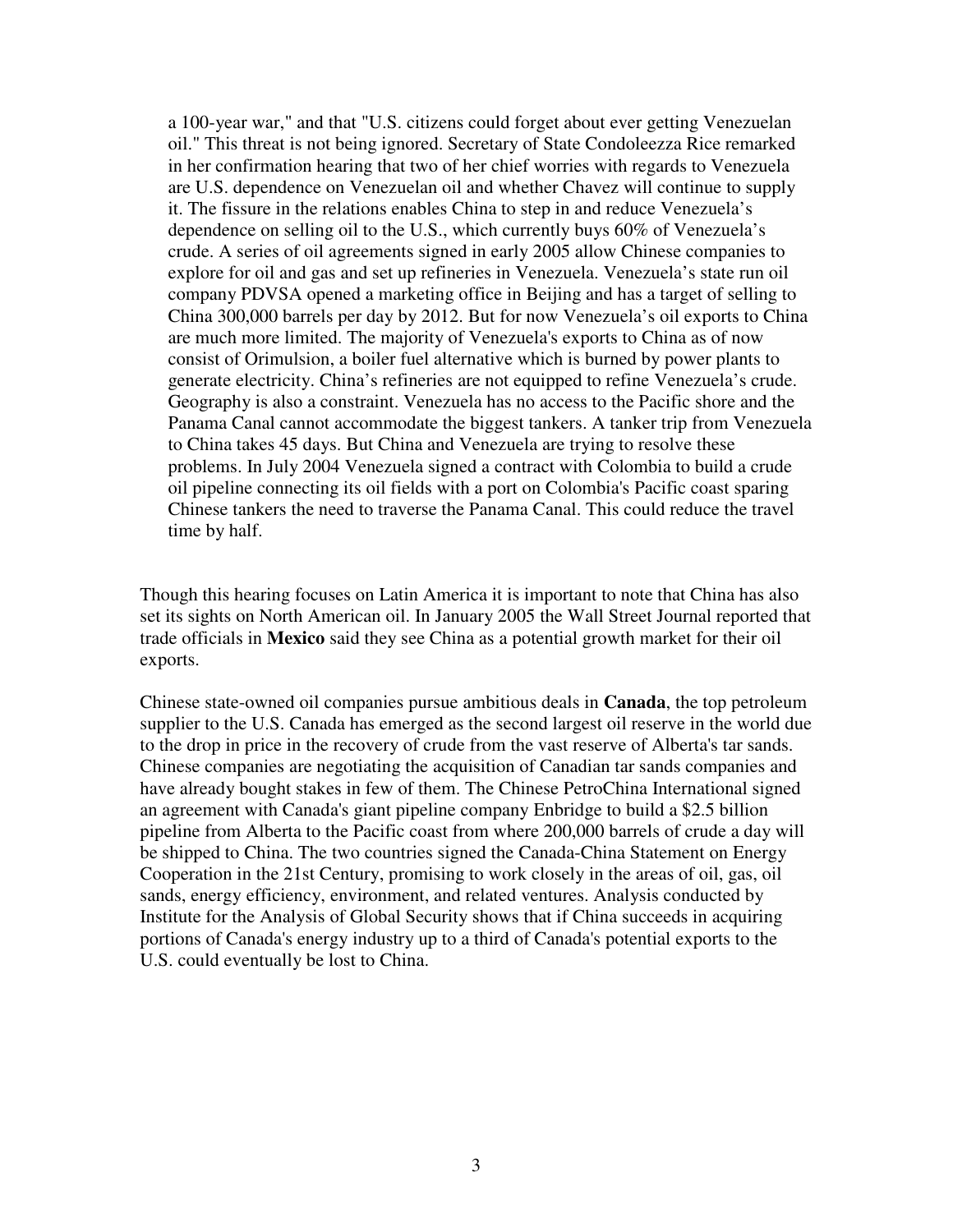#### **Implications of China's pursuit of Western Hemispheric oil**

*The single most important thing to remember about China's energy acquisitions in the Western Hemisphere is that they will eventually make the U.S more dependent on the Middle East and other volatile areas.*

The Western Hemisphere is estimated to hold 13.5 percent of the world's proven conventional oil reserves. This amounts to 162 billion barrels of which 101 billion barrels are concentrated in Central and Latin America particularly in Venezuela, Brazil, Colombia, Ecuador, Argentina and Peru. These countries accounted for 8% of total world output in 2004. Of the region's largest producers only Brazil and Ecuador still experience production growth. Conventional oil production in the rest - Peru, Colombia Argentina and Venezuela - has been declining. According to a study by the Washington based energy consulting firm PFC Energy, non-OPEC Latin America will peak around 2007 at 4 million barrels per day and will decline steeply thereafter. Considering the projection that in the next 20 years the region's own need for oil will nearly double, it seems that Latin America's long term ability to satisfy the needs of the growing U.S. market will be increasingly compromised. China's pursuit of Latin American oil will only make matters worse.

With half of its oil imports coming from the Western Hemisphere, and with oil imports projected to surge 60% during the next two decades due to demand growth and a decline in domestic crude production, the U.S. cannot afford to lose chunks of Western Hemispheric crude.

Venezuela stated recently that its aim is to supply 20% of China's oil imports. What does this mean? According to the Energy Information Administration China's oil demand in 2025 will stand on 15mbd with net imports of nearly 11mbd. For Venezuela to provide 20% of China's imports means loss to the U.S. market of 2.2mbd. In essence, every barrel of oil China buys in the Americas means one less barrel of Western Hemispheric oil available for the U.S. market. This means that the U.S. will have to look for this oil elsewhere and become more reliant on oil from more remote and less stable regions, primarily West Africa, the Caspian and, above all, the tumultuous Middle East. This is contrary to President Bush's pledge to make the U.S. less dependent on "countries that don't particularly like us." There is also a cost issue. Western Hemispheric oil is more attractive to the U.S. market because shipping costs are low relative to the Middle East and other places. The less we have of it, the more we will have to pay as a nation for our oil.

If the Western Hemisphere has any future in oil production it is in the field of nonconventional sources of petroleum such as extra heavy oil, tar sands and oil shale. By 2010 only 4% of the world's oil will come from non-conventional sources, but clearly the next several decades will show increasing role of these energy sources. About 1.2 trillion barrels of extra heavy oil are in place in Venezuela. At current technology and prices only 2-3% of this endowment is economically recoverable but it is likely that 100-270 billion barrels will eventually be economically recoverable. In Canada, there are close to 180 billion barrels which can be derived from Alberta's tar sands. Of this endowment, about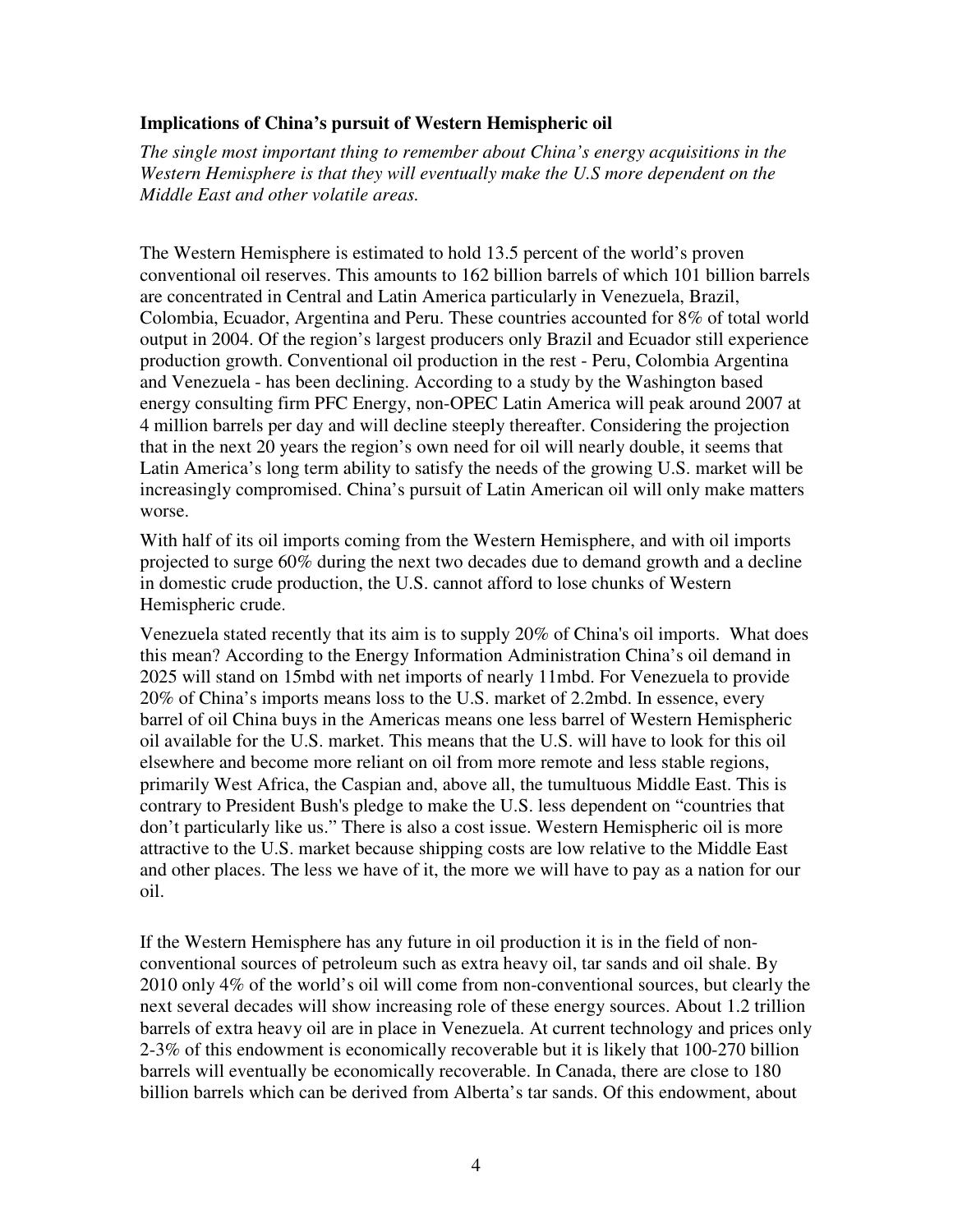20% are economically recoverable at current market conditions. But shifting to nonconventional oil requires enormous investment and a long lead time. Furthermore, the energy required for the extraction of such non-conventional sources of crude is so huge as to offset the amount of energy the extracted oil ultimately yields. Also the cost of production is high and there are severe environmental problems. Even if production of non-conventional oil increased in proportion to the world's growing demand, China and India will seek to buy ever increasing shares of this oil, hence limiting its availability to the U.S. market.

#### **Implications for the spread of democracy and the rule of law**

Latin America may not become a focus of China's diplomacy. But as long as it can offer China's booming economy raw materials and energy sources, China's foothold in the region will continue to grow and could reach a stage in which it infringes on the long standing principle in U.S. foreign policy of nonintervention in the Western Hemisphere by foreign powers. Furthermore, control of energy assets by a Communist government could expose U.S. neighbors to Chinese pressure to part ways from the U.S. on issues regarding China like human rights abuses, arms sales and mainland's relations with Taiwan. Chinese penetration into Latin and Central America could also strengthen the voices of Marxism and anti-Americanism in a part of the world critical to U.S. national security. But perhaps the biggest problem associated with China entry into Latin America is impact on America effort to promote democracy and good governance in this part of the world. In countries like Sudan, Iran, Myanmar and Uzbekistan, China's energy deals have already undermined U.S. efforts promote freedom and democracy and force improvement in these countries' human rights. Unlike the U.S., China typically does not address democracy, human rights and non-proliferation issues in its relations with other countries. Its state controlled oil companies are in a position to offer large packages of development aid which help secure them access to oil and gas assets in many cash starved developing countries. China's penetration into the Latin America could create similar problems, strengthening the region's non-democratic regimes. Chinese energy companies have another competitive advantage when dealing with the Third World, where under the table payments can ease the way to a deal: they do not have to contend with transparency initiatives nor comply with a Foreign Corrupt Practices Act.

## **Options for the U.S.**

To spare China the need to seek Western Hemispheric oil, the U.S. should encourage China to source its energy from countries that are geographically closer to it and that are not under the U.S. sphere of influence. Russia and Kazakhstan are two oil rich countries which share a border with China. Russia is today the world's second largest oil producer and supplier of 9% of China's oil imports. Earlier this month Russia's President Vladimir Putin announced that the long bidding war between China and Japan on the construction of a pipeline to carry oil from eastern Siberia had been decided in favor of China. The pipeline, scheduled to be completed in 2008, will run from Taishet to Daqing near the Russia-China border. Kazakhstan supplies only 1.1% of China's oil imports but is capable of doing much more. The two countries are soon to be connected by an 1800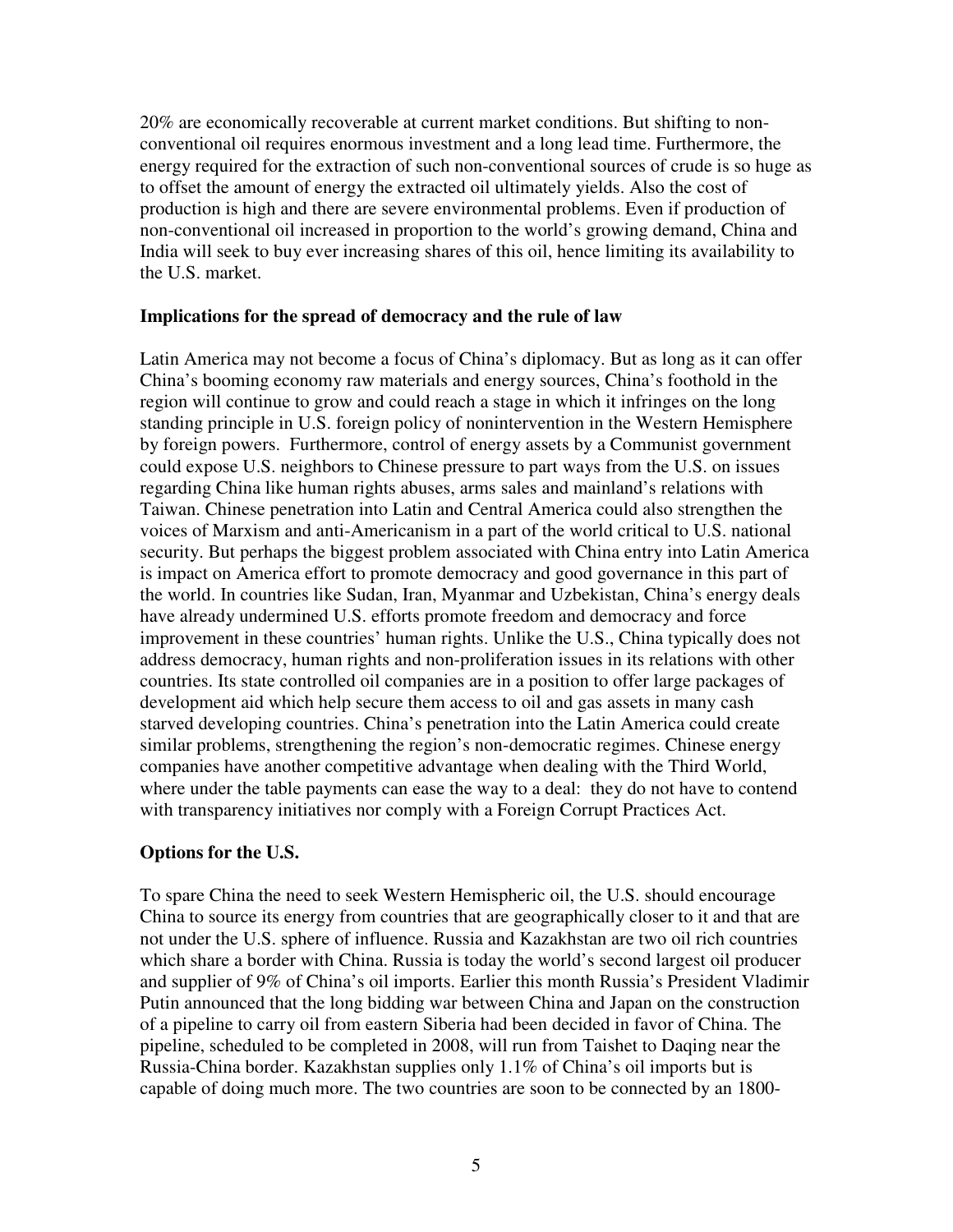mile pipeline. China has acquired oil assets in Kazakhstan and will continue to invest heavily in the country over the next two decades. Such energy deals will create interdependence between China and its neighbors while reducing China's need to seek for energy resources in the Western Hemisphere.

Additionally, the U.S. should offer to help the Chinese to boost their domestic energy supplies, support energy market reforms, encourage regional energy cooperation, integrate China into the International Energy Agency and make it a key participant in the international dialogue on global energy policy. It should also invite China to participate in joint research and development aimed at displacing imported petroleum with energy sources that both China and the U.S. have available domestically, via utilization of clean coal technology, waste-to-liquid-fuels and advanced nuclear power stations. Such cooperation will not only help prevent future conflict but it will also foster Sino-American collaboration with significant economic benefits for both countries.

While there is an urgent need for a comprehensive energy strategy to deal with China's energy needs such a strategy cannot be based on seeking ways to block China's access to oil throughout the world including the Western Hemisphere. As a consumer of a quarter of the world's oil supply and holder of merely three percent of global reserves, the U.S. cannot afford to sit on its hands and hope that the world's energy problem resolves itself. In addition, with one of the worst fuel efficiency standards in the industrialized world the U.S. lacks the moral authority to preach to the Chinese about the need to address *their* oil problem. Nor can it ask them to deny their people the high standard of living that Americans have been enjoying for decades. The U.S. should look inward and begin to seriously address its growing addiction to oil and more broadly assign a larger role for energy policy in its global strategy.

This can only be done through multinational cooperation on energy and a joint commitment by the U.S., China and the other consuming countries to work toward reducing global oil dependence through efficiency and development of alternative energy sources.

Both the U.S. and China are not rich in oil but they are both well endowed with a wealth of other energy sources that can be used to displace petroleum in the transportation sector, which accounts for two thirds of U.S. oil consumption and the bulk of the growth in oil consumption in the developing world. Both China and the U.S. are rich in coal; both have large cities that generate huge amounts of garbage and both have massive agricultural sectors that generate billions of tons of biomass. Technology can convert all of these resources into transportation fuel. Next generation hybrid electric vehicles that can be optionally plugged in, can utilize electricity from the grid as a transportation fuel. Just as in the U.S., less than 3% of grid electricity in China is generated from oil, so using electricity as a transportation fuel would dramatically displace petroleum consumption with coal, natural gas, nuclear power and renewables.

Were the U.S. and China to collaborate on advancing such technologies and improving efficiency they could gradually curb their demand for oil and hence reduce the likelihood of conflict.